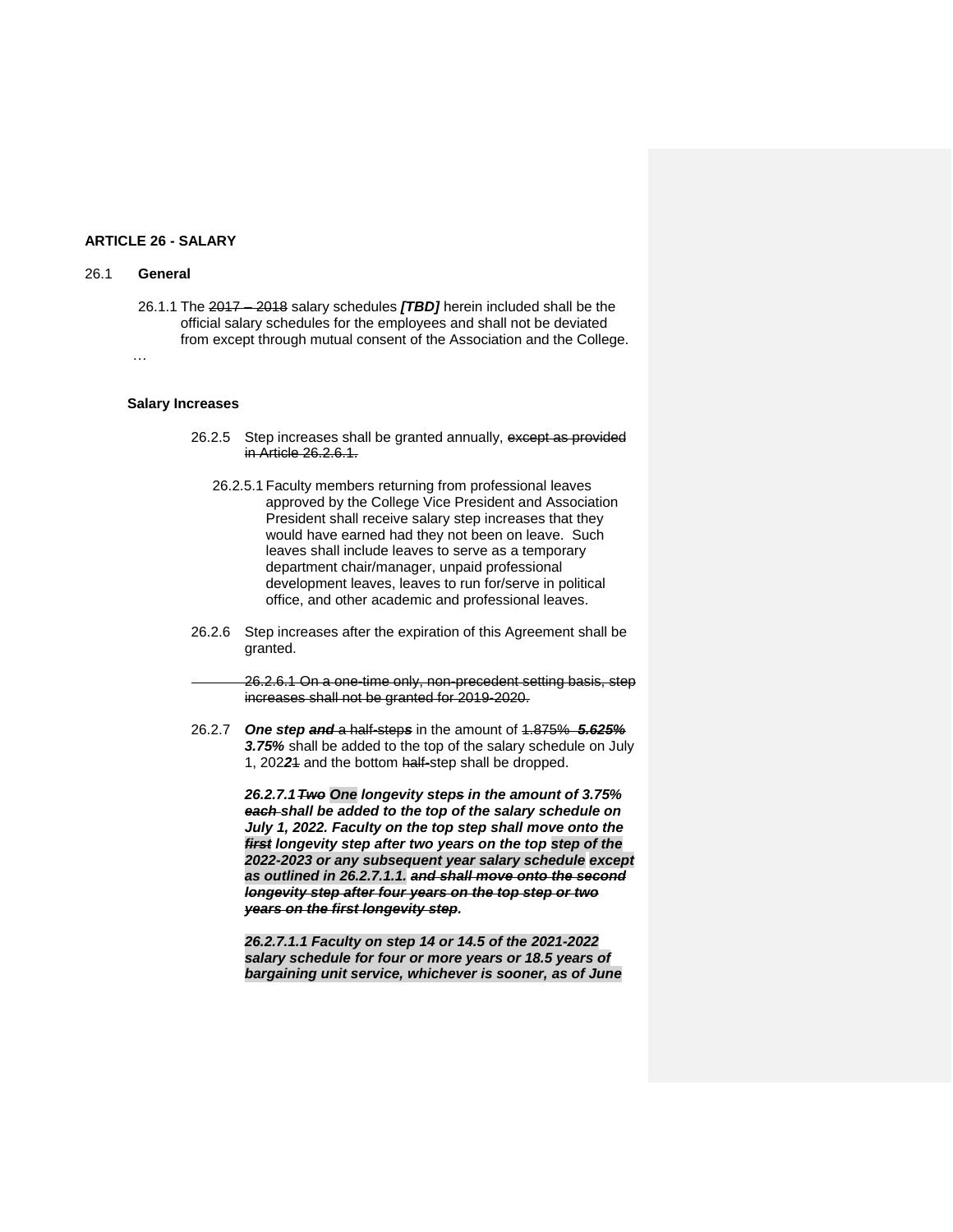*30, 2022 shall advance to the longevity step July 1, 2022. Faculty on step 14 or 14.5 of the 2021-2022 salary schedule for three years or 17.5 years of bargaining unit service, whichever is sooner, as of June 30, 2022, shall advance to the longevity step July 1, 2023.*

## **Cost of Living Adjustments**

26.2.8 Cost of living adjustments will be based upon the U.S. CPI-U All Cities, All Items, Non-Seasonally Adjusted (Series ID: CUUR0000SA0), January to January changes, according to the Bureau of Labor Statistics, February releases, except as follows in 26.2.8.1. COLAs are effective and applied to salary schedules on July 1 each year.

> *26.2.8.1 For the 2022-2024 years only, when the inflation index outlined 26.2.8 is less than 1%, a minimum of 1% shall be applied to salary schedules on July 1. When the inflation index outlined in 26.2.8 is greater than 4%, 4% shall be applied to the salary schedules on July 1 of each year.*

26.2.8.1 For the 2019-2022 years only, COLAS shall be applied to the salary schedules on July 1 as follows: 1% on July 1, 2019; 1.25% on July 1, 2020, and 1.5% on July 1, 2021. July 1,2019.

See the Contracted Faculty Salary Schedules below.

## **26.3 Contracted Student and Staff Health Clinic Nurses/Athletic Trainer**

- 26.3.1 Any person who is employed more than half time as Health Nurse or Athletic Trainer shall be paid from the contracted salary schedule in a ratio directly proportionate to the percentage of his/her employment.
- 26.3.2 The rate of pay for each day within the work year shall be equal. Employees not assigned to work a fourth quarter but who are required to work beyond the contract year shall be compensated for such additional working days at their individual per diem rate.
- 26.3.3 Employees assigned to work an overload (more than 1.0 FTE) shall be compensated for such additional load(s) at an amount equal to their regular rate.
- 26.3.4 If nurses or athletic trainers instruct classes and work beyond 1.00 FTE, they shall receive eighty-five percent (85%) of the appropriate contracted faculty salary.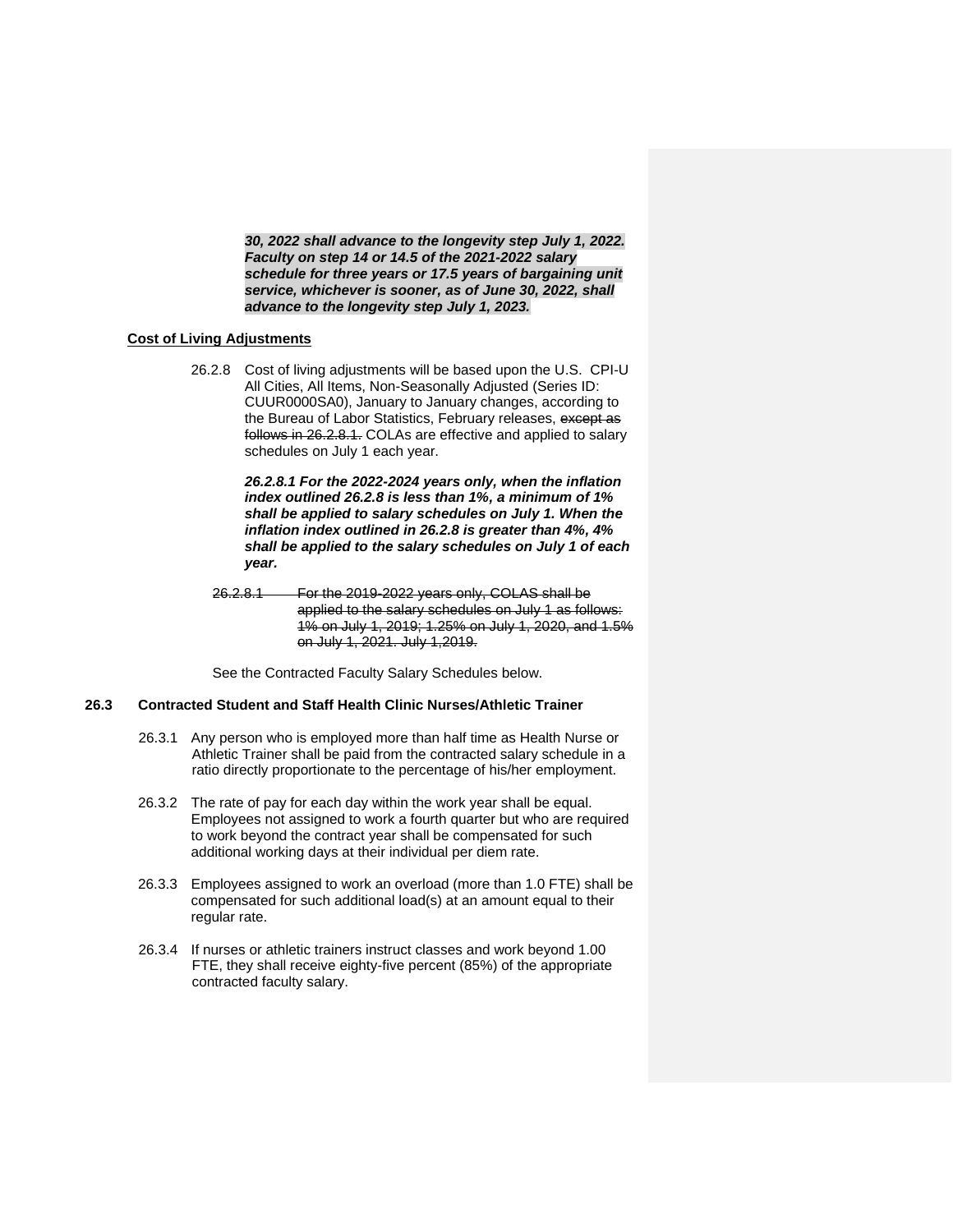26.3.5 **Nurse Practitioner Work Year:** Nurse *Practitioners* in the Student/Staff Health Clinic may voluntarily choose to work beyond the normal work year as defined in Article 9, if the College identifies such a need. Those working beyond the normal work year shall be compensated for such additional working days at their individual per diem rate.

## 26.4 **Part-time Faculty**

## **General**

- 26.4.1 Pay for persons employed on a contact hour basis shall be equated to the following:
	- 26.4.1.1 Monthly pay = term FTE x monthly pay cycle gross Monthly pay cycle gross = per credit rate  $x$  15 credits per term / 3 months per term
		- Term FTE = credits assigned / full-time department credit workload
	- 26.4.1.2For persons employed on a contact hour basis, the above formulas apply with

Term FTE = contact hours assigned / full-time department workload

- 26.4.2 Part-time employees shall be paid on a credit hour rate provided for in the official salary schedules included in this contract.
	- 26.4.2.1 Writing instructors shall receive 1.25 credits per credit hour of writing assigned.

#### **Step Increases**

26.4.3 Step advancements shall be made under the criterion of one (1) step advancement per accumulation of twenty-one (21) credit hours or the equivalent at LCC.

#### **Cost of Living Adjustments**

26.4.5 Annual cost of living adjustments will be based upon the U.S. CPI-U All Cities, All Items, Non-Seasonally Adjusted (Series ID: CUUR0000SA0), January to January changes, according to the Bureau of Labor Statistics, February releases, except as follows.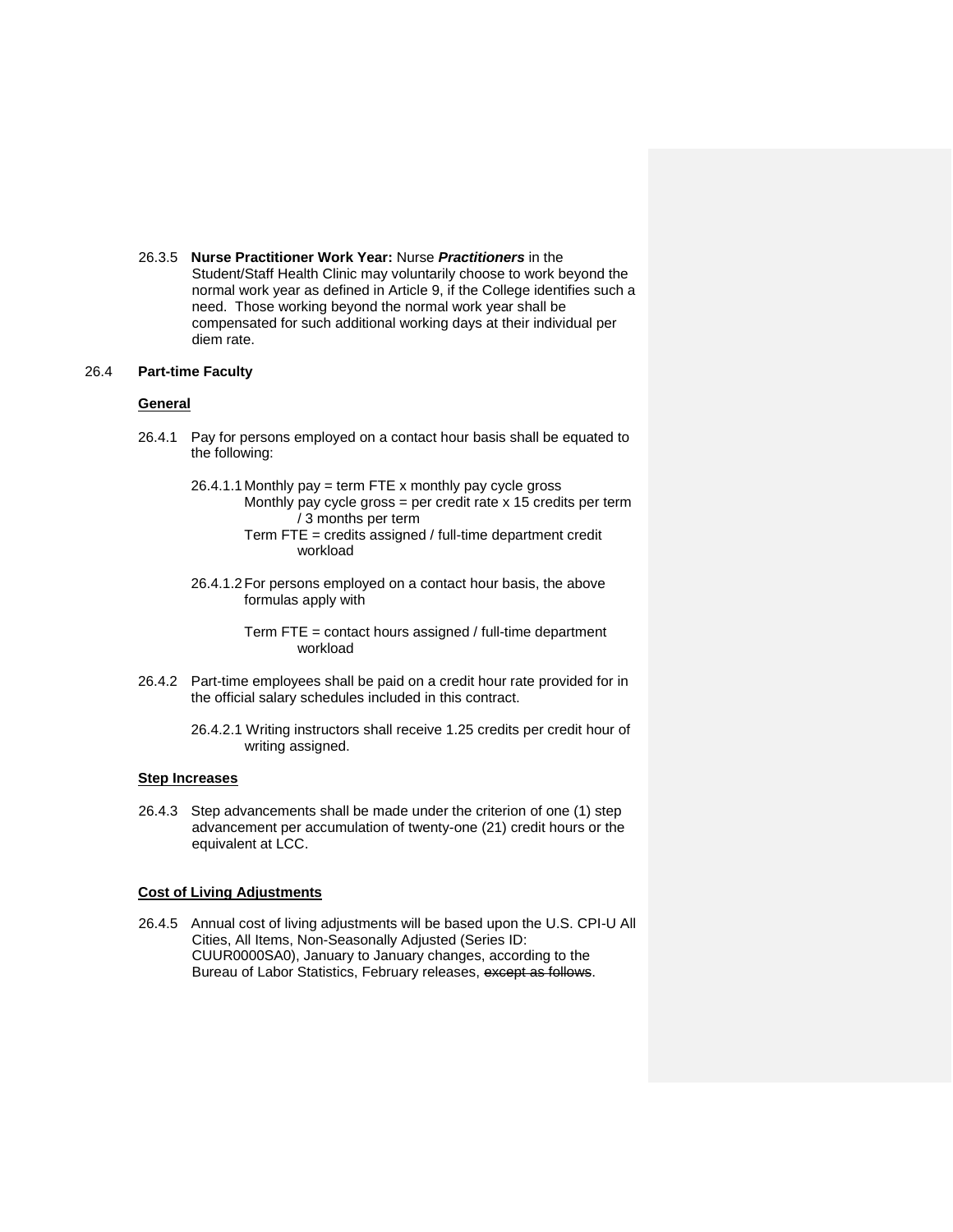- 26.4.5.1 For the 2019-2022 years only, COLAS shall be applied to the salary schedules on July 1 as follows: 1% on July 1, 2019; 1.25% on July 1, 2020, and 1.5% on July 1, 2021. July 1, 2019 .
- *26.4.5.1 For the 2022-2024 years only, when the inflation index outlined 26.2.8 is less than 1%, a minimum of 1% shall be applied to salary schedules on July 1. When the inflation index outlined in 26.2.8 is greater than 4%, 4% shall be applied to the salary schedules on July 1 of each year.*

26.4.6 The part-time faculty salary schedules will be restructured as follows.

| 26.4.6.1 | The part-time faculty salary schedule shall be<br>replaced with a new salary schedule where each<br>step corresponds to 85% of the contracted faculty<br>salary schedule for the corresponding step. The<br>bottom step on the part-time faculty salary schedule<br>shall be dropped, and steps shall be renumbered.<br>Part-time faculty currently on step 1 shall move to<br>current step 1.5 before it is renumbered.<br>26.4.6.1.1 New Salary Schedule Placement. Part-<br>time instructors shall be placed on the new salary<br>schedule outlined in 26.4.6.1 at the next highest<br>pay level prior to COLA adjustment and any step<br>advancements. |
|----------|------------------------------------------------------------------------------------------------------------------------------------------------------------------------------------------------------------------------------------------------------------------------------------------------------------------------------------------------------------------------------------------------------------------------------------------------------------------------------------------------------------------------------------------------------------------------------------------------------------------------------------------------------------|
| 26.4.6.2 | Whenever steps, or half-steps or longevity steps are<br>added to the top of the contracted faculty salary<br>schedule and/or whenever steps or half-steps are<br>removed from the bottom of the contracted faculty<br>salary schedule, commensurate additions and/or<br>removal of steps or half-steps shall be made to the<br>part-time faculty salary schedule.                                                                                                                                                                                                                                                                                          |
| 26.4.6.2 | Part-time Faculty Parity Adjustments. The 2019-20<br>2022-2023 part-time faculty salary schedule shall be<br>adjusted by 2.0% 5 4% 3% after COLA is applied.<br>The 2020-24 2023-2024 part-time faculty salary<br>schedule shall be adjusted by 2.5% 3 2% after COLA<br>is applied. The 2021-22 part-time faculty salary<br>schedule shall be adjusted by 3.0% after COLA is<br>applied. All parity adjustments are effective July 1                                                                                                                                                                                                                       |

each year.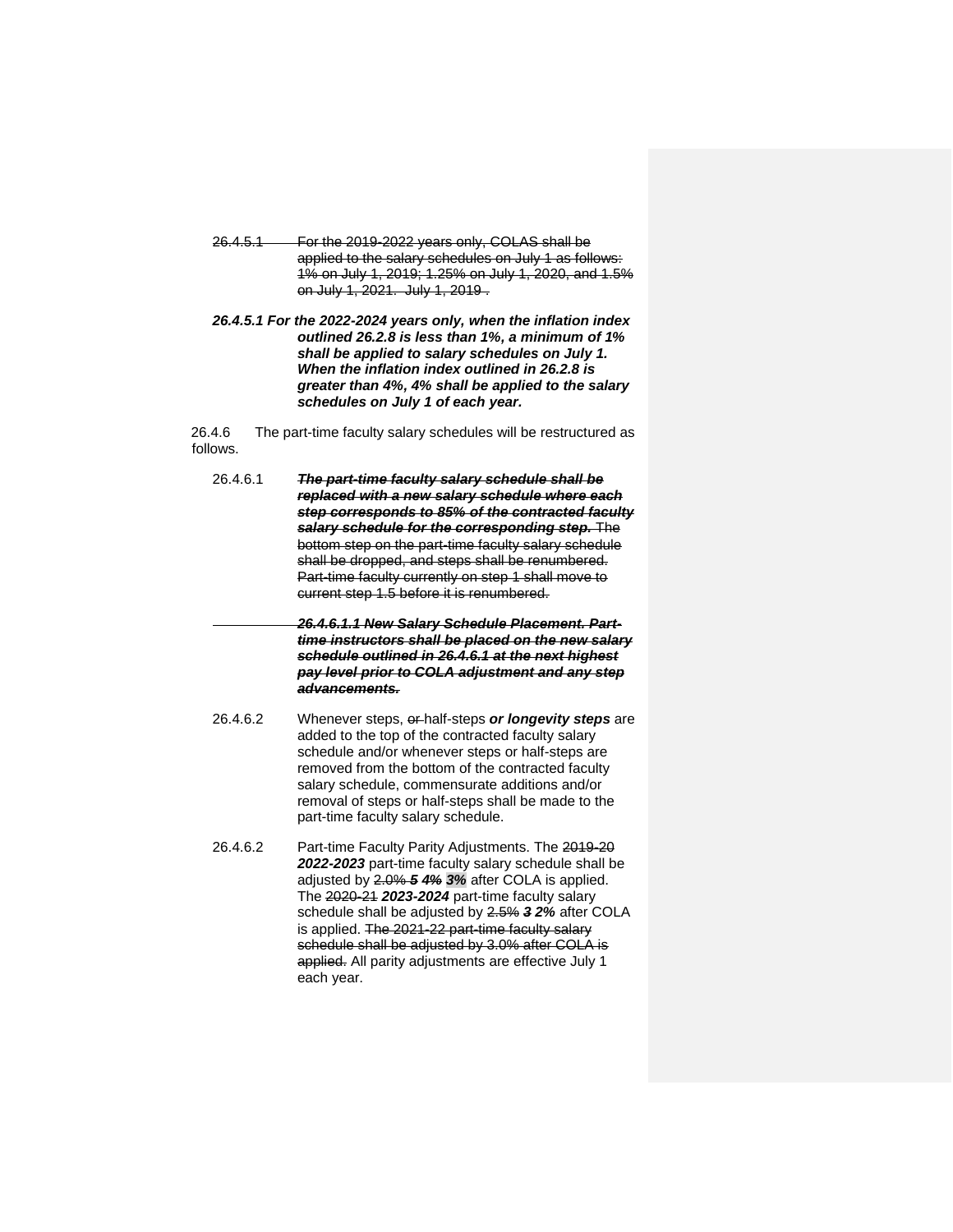See the Part-time Faculty Salary Schedules below.

## 26.5 **Flight Instructors, Part-time**

## 26.5.1 **Placement Requirements for Flight Instruction: Level 1**

- A. Commercial Pilot Certificate
	- 1. Airplane single engine land, instrument airplane, OR
	- 2. Rotorcraft helicopter, AND
- B. Flight Instructor Certificate
	- 1. Airplane single engine land, OR
	- 2. Rotorcraft helicopter, appropriate safety course completed
- C. Certified Flight Instructor- Instrument Certificate

## 26.5.2 **Placement/Advancement Requirements for Flight Instruction: Level 2**

Qualifications for Level 1 PLUS:

- A. Flight Instructor
	- 1. Airplane must have *carried a student load of at least five (5) students for at least five (5) terms.* recommended at least thirtysix (36) stage checks under 14 CFR Part 141 and/or certification for a rating or certificate under 14 CFR Part 61, of which at least thirty (30) must have passed on their first attempt.
	- 2. Must hold a Certified Flight Instructor- Instrument Certificate.
- B. Rotorcraft Helicopter
	- 1. Must have recommended at least twelve (12) students for and passed a 14 CFR Part 61 checkride.

## 26.5.3 **Initial Level and Step Placement/Advancement**

26.5.3.1 Initial level placement for flight instruction will be made according to the requirements in 26.5.1 and 26.5.2 of this agreement. Initial placement for classroom instruction will be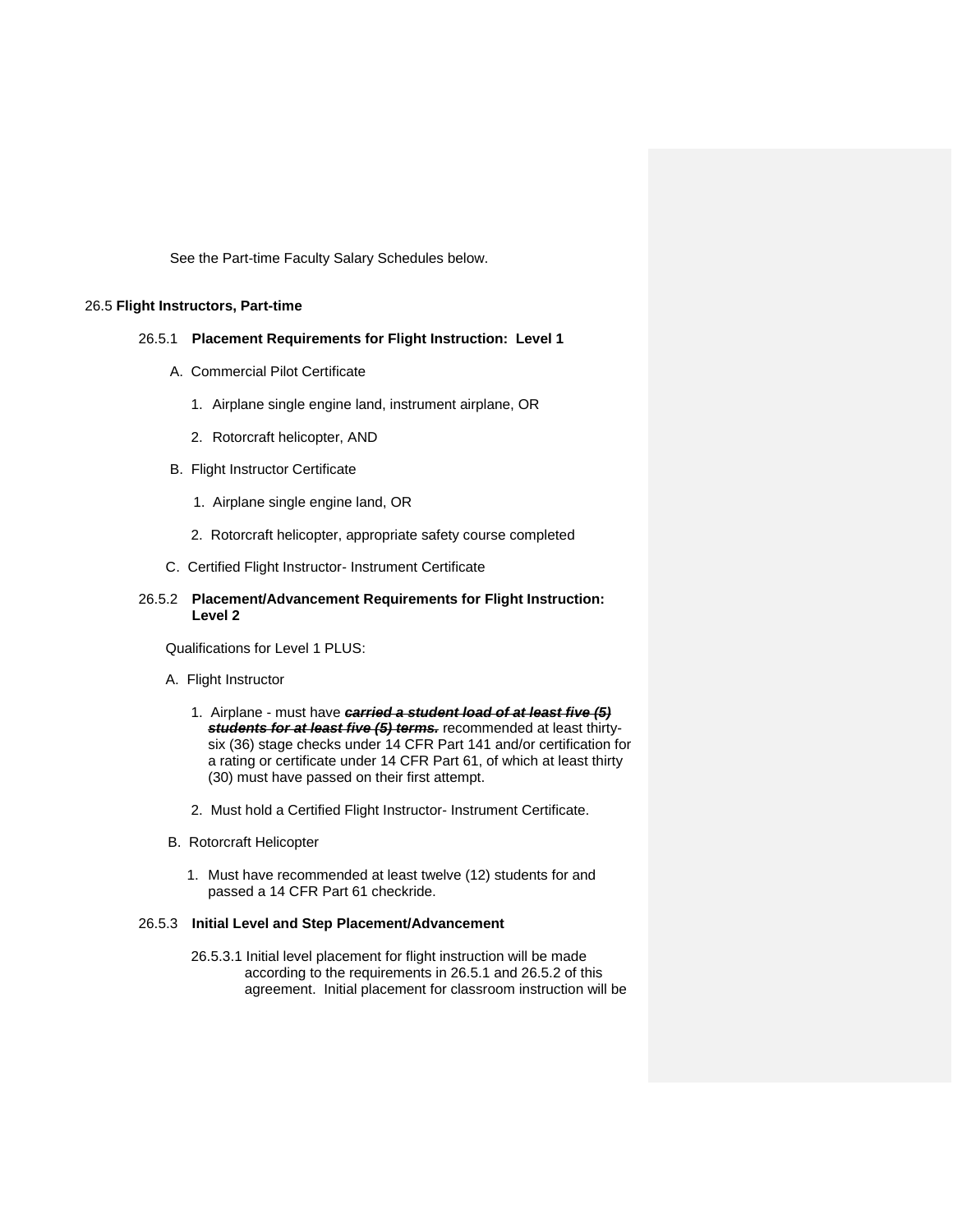made according to the requirements of Article 30 of this Agreement.

- 26.5.3.2 Advancement to Level 2 will occur at the beginning of the term following completion of the requirements for that level under Article 26.5.2, or Article 30 of this Agreement. When an employee is advanced on the salary schedule to the next higher level, he/she will be placed at the next higher dollar amount at the new level, plus one step. Level changes shall not affect eligibility for step increases.
- 26.5.3.3 Initial step placement for flight instruction will be based on the following civilian CFI experience:
	- 26.5.3.3.1 Every 500 hours dual flight instruction given increases pay 1 step.
	- 26.5.3.3.2 Other FAA certificates: Airframe Certificate and Powerplant Certificate**;** or Airline Transport Certificate (ATP); or MEI Certificate (Multi-Engine Instructor) increases pay 1 step.
- 26.5.3.4 Step advancement for flight instruction salary schedules shall occur following each 500 hours of instruction time, including flight, simulator and ground instruction, or the accomplishment of the FAA certification listed in 26.5.3.3.2. Step advancement for classroom instruction shall be earned in accordance with Article 26.4.2. Hours used for initial step placement cannot be used for step advancement. Step advancement will occur at the beginning of the term following completion of the requirements for that advancement.
- 26.5.3.5 Applicants for initial level/step placement or level advancement must provide verifiable documentation.
- 26.5.4 **Wage Schedule.** *The Flight Tech Part-time Faculty Salary Schedules will be adjusted by the same COLA and Part-time Faculty Parity Adjustments as the Part-time Faculty Salary Schedules effective July 1 each year.* A new flight instructor salary schedule shall be established and implemented *such that the hourly rate at the top step of level 2 shall be the same as the hourly rate at the top of the part-time faculty salary schedule. The top step of level 1 shall be 85% of the hourly rate at the top step of level 2. Each step for both the level 1 and level 2 schedules shall be 3.75%. as* agreed to between the Association and the College (enclosed). For 2016-2017, the new flight instructor salary schedule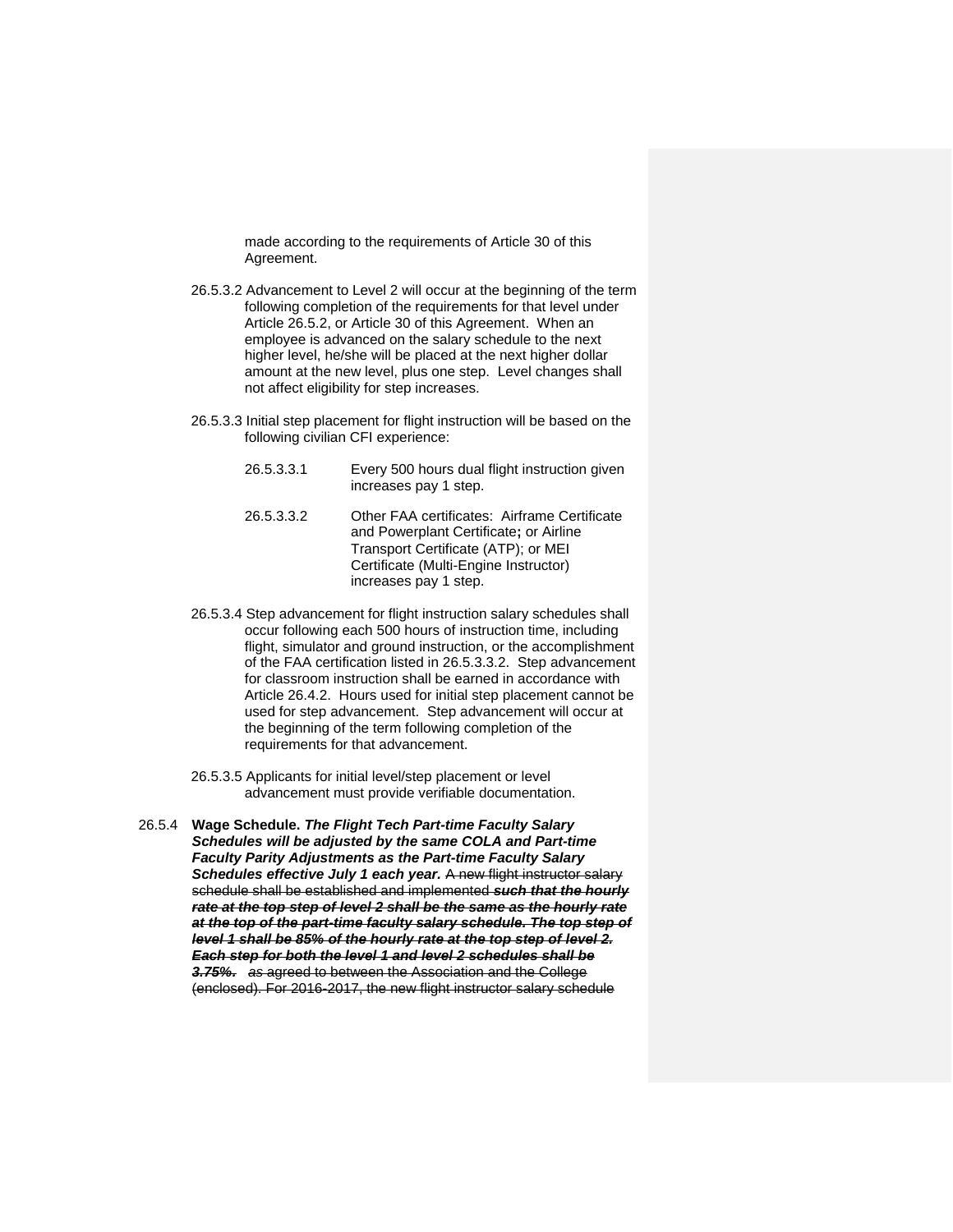shall be increased by 1.5% effective July 1, 2016. For 2017-2018, the flight instructor salary schedule shall be increased by 1.0% effective July 1, 2017. Wages for part-time flight instructors shall be adjusted by the same cost of living adjustments and salary schedule adjustments that apply to part-time faculty (see Articles 26.2.7 and 26.4.4). For the 2016-2017 and 2017-2018 years respectively, all part-time flight tech instructors who worked during the year and were at the top step on June 30, 2016 and/or June 30, 2017 shall receive a "top step stipend" of \$500 and/or \$600 respectively.

- 26.5.4.1 New Salary Schedule Placement. Part-time flight instructors shall be placed on the new salary schedule outlined in 26.5.4 at the next highest pay level prior to COLA adjustment and any step advancements.
- 26.5.4.2 Dual Flight/Simulator/Ground instruction: 1.00 hour at the (Level and Step) for each hour of instruction.
- 26.5.4.3 Solo dispatch: 0.35 hour at the flight rate (Level and Step) for each flight hour of the solo dispatched.
- 26.5.4.4 Classroom instruction shall be based on the part-time salary schedule of Article 26.
- 26.5.4.5 For assigned duties and activities other than flight instruction, ground instruction, classroom instruction, or grade report preparation, employees shall be compensated at Level 1, Step 1. (This rate shall not apply to the in-service hours scheduled pursuant to Section 9.3 of this Agreement)
- 26.5.4.6 The length of time spent on instruction is recorded in units of 1/10 hour.
- 26.5.4.7 Cancellations: For each scheduled flight lesson that is cancelled by the student without adequate notice (less than four hours advanced warning to the instructor) or if the student is so late that a lesson cannot be completed, the instructor will receive two hours of pay at the instructor's regular level and step rate.
- 26.5.4.8 One hour at the curriculum development rate shall be paid each term for grade report preparation.
- 26.5.5 **Proficiency Time (pro-time).** Depending on the availability of aircraft and student needs, instructors shall be entitled, upon request, to up to one and one-half hours per month pro-time in a type of aircraft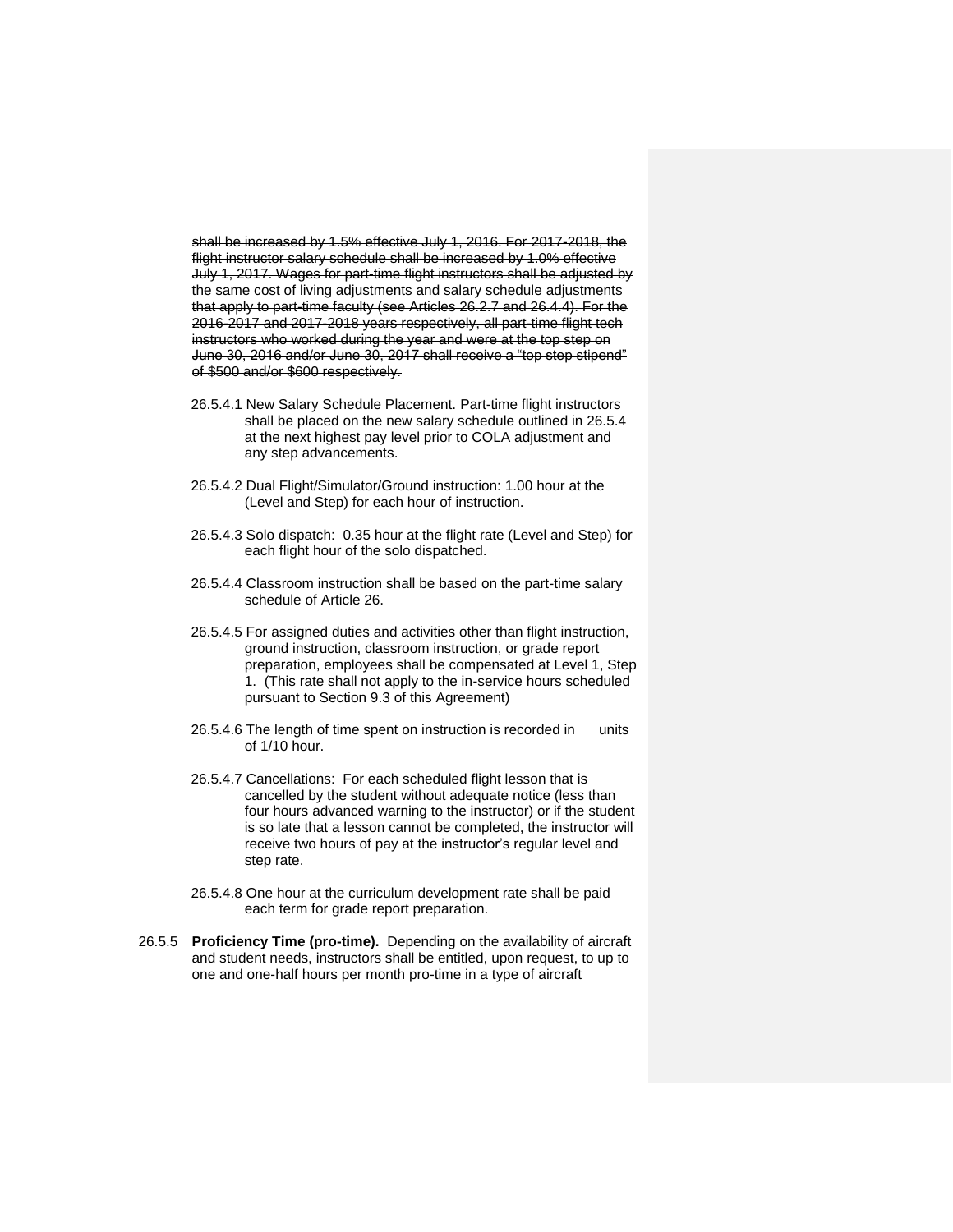appropriate to the instructors' current assignments. If an instructor is assigned to instruct in an aircraft for which proficiency has not been maintained, additional pro-time shall be provided as necessary. Student needs shall always be given priority in the scheduling of protime.

- 26.5.6 Except when filling budgeted contracted positions, flight instructors shall be considered "part-time" regardless of hours worked.
- 26.5.7 **Insurance Benefits.** Flight instructors can establish and maintain eligibility for negotiated part-time insurance benefits by:
	- 26.5.7.1 working at least an average 135 hours in each of two consecutive terms and being scheduled to work the third term; insurance coverage will take effect at the beginning of the third term, or
	- 26.5.7.2 working at least 405 hours over four consecutive terms and being scheduled to work the fifth term. Insurance coverage will take effect at the beginning of the fifth term.
	- *26.5.7.3 Flight instructors can maintain eligibility for negotiated part-time insurance by: working at least 88 hours each consecutive term or by working a total of 528 hours over at least two of the four terms per academic year.*
- 26.5.8 Depending on its availability and student needs\*, the simulator will continue to be available for use by instructors at no charge to the instructor. (\*student needs shall always be given priority.)
- 26.5.9 **Emergency Leave.** Flight instructors shall be provided emergency leave pursuant to Sections 21.2 through 21.2.4. Pay shall be at the rate of 1.0 hour of flight time for each student who was on the schedule for each day missed due to this leave.
- 26.5.10 **Holidays.** If a holiday listed in Article 9. falls on a work day for any flight instructor, the instructor shall receive two (2.0) hours flight instruction pay for each student normally scheduled for that day.

#### **26.6 Head Coaches, Part-time**

- 26.6.1 **Status.** Except when filling budgeted contracted positions, head coaches shall be considered "part-time" regardless of hours worked.
- 26.6.2 **Head Coach Annual FTE.** Annual FTE for part-time head coaches shall be calculated by using the following formula: Annual FTE =  $(0.6 x$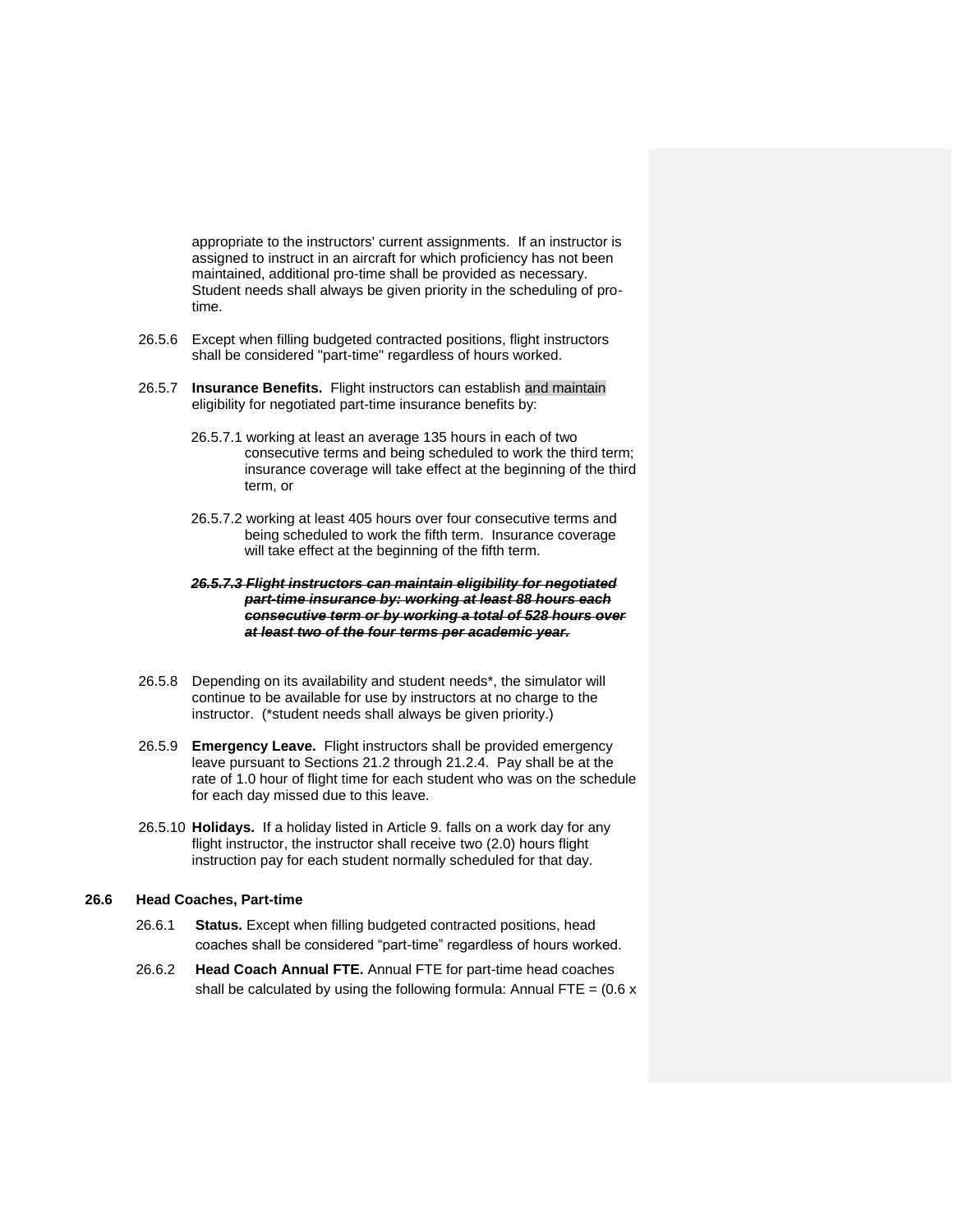official NWAC playing season weeks)/33 + (0.15 x 11)/33. Annual FTE shall be adjusted by a load credit multiplier of 1.1 for traveling team roster sizes routinely in excess of 40.

- 26.6.2.1 **Playing Season.** Weeks of official playing season for each sport determined by NWAC official calendar. Weeks are defined as Sunday through Saturday. Weeks are counted as a full week if one day of playing season falls within the week.
- 26.6.2.2 The formula in 26.6.2 shall be used to determine the annual FTE for head coaches of any new sports.
- 26.6.2.3 For example, the FTE based on this formula shall be the following for the 2019-2020 year:

Volleyball: 0.377

Soccer: 0.359

Cross Country: 0.359

Basketball: 0.577

Baseball: 0.577

Track: 0.435

- 26.6.3 **Head Coach Stipend.** Head coach annual stipends will be calculated based on the head coach part-time FTE calculation from 26.6.2 and the contract days established in Article 9.1.
	- 26.6.3.1 **Head Coach Stipend Formula.** The stipend for part-time head coaches shall be calculated effective July 1, 2019 by using the following formula: Annual Stipend = Head Coach Annual FTE x Contract Days x 240 *x 1.10*.
	- 26.6.3.2 **Head Coach Stipend Adjustments.** The stipends shall be adjusted by the COLA *and Part-time Faculty Pay Parity Adjustments* applied to the part-time faculty salary schedule July 1 each year.

26.7 **MUP Instruction.** Individual music lesson instruction shall be paid at \$50 per instructional hour effective upon commensurate increase to student fee. *The MUP Instruction rate shall be adjusted by the COLA applied to the part-time faculty salary schedule July 1 each year.*

**Formatted:** List Paragraph, Indent: Left: 1.3", Hanging: 0.7", Space Before: 6 pt, After: 6 pt, Line spacing: Multiple 1.15 li, Numbered + Level: 1 + Numbering Style: 1, 2, 3, … + Start at: 1 + Alignment: Left + Aligned at: 0.25" + Indent at: 0.5"